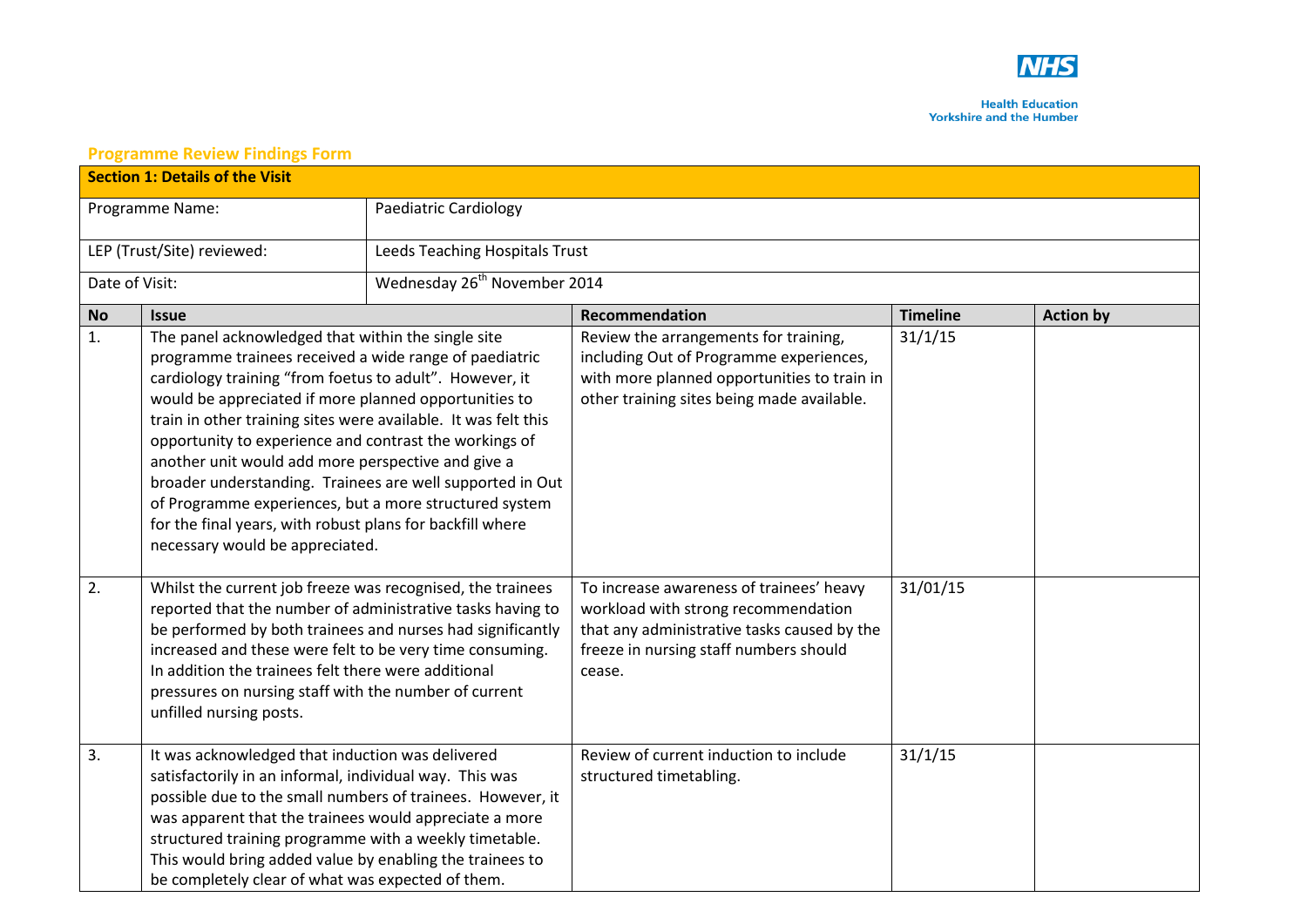## **Final Comments**

- The Training Programme Director gave an excellent presentation which was very helpful and set the scene for the review. The presentation included aspects of recruitment, induction, curriculum, timetables, teaching, study leave, ES/CS supervision and clinical governance. Perceived strengths and future improvements were also included. The presentation also generated an informative Q & A session.
- There was a high level of satisfaction from both Trainers and Trainees about all aspects of the unit. A very good team working ethos was reported to be present which created a positive atmosphere where the trainees were encouraged to tackle responsibilities whilst being supported. The trainees felt the Trainers were all very approachable and the system did not feel hierarchized. The five national training days gave the Trainees a chance to compare experiences with others and one Trainee reported that they "felt very lucky to be here".
- The unit was felt to be strong in terms of patient safety with every patient being seen by a consultant within 12 hours. The supporting nursing team were felt to be a major strength and excellent guidelines and protocols were reported to be in place.
- The panel understands that the rotation of paediatric trainees (PEC) into the department is planned for next Summer. However, concern was raised that this may not occur, which would have an adverse effect on the workload of the remaining trainees. The panel recommends that this situation be monitored.
- It was noted by the panel that data from the annual GMC National Training Survey had green flagged the areas of clinical supervision, handover and workload, making these above national average score for trainee satisfaction.
- Yorkshire and Humber are very fortunate in the simulation opportunities it can deliver and, whilst all Trainees had received some simulation training, the panel felt this could be strengthened and improved, particularly from the human factors in simulation perspective; for example working as a team.
- The panel wish to highlight the Trainers' concerns that their numbers fell far short of the national standards (7.5 WTE, compared to the 'norm' of 11, for the population size.
- All Trainees had been able to get the most out of their training opportunity and would recommend the post to family and friends.